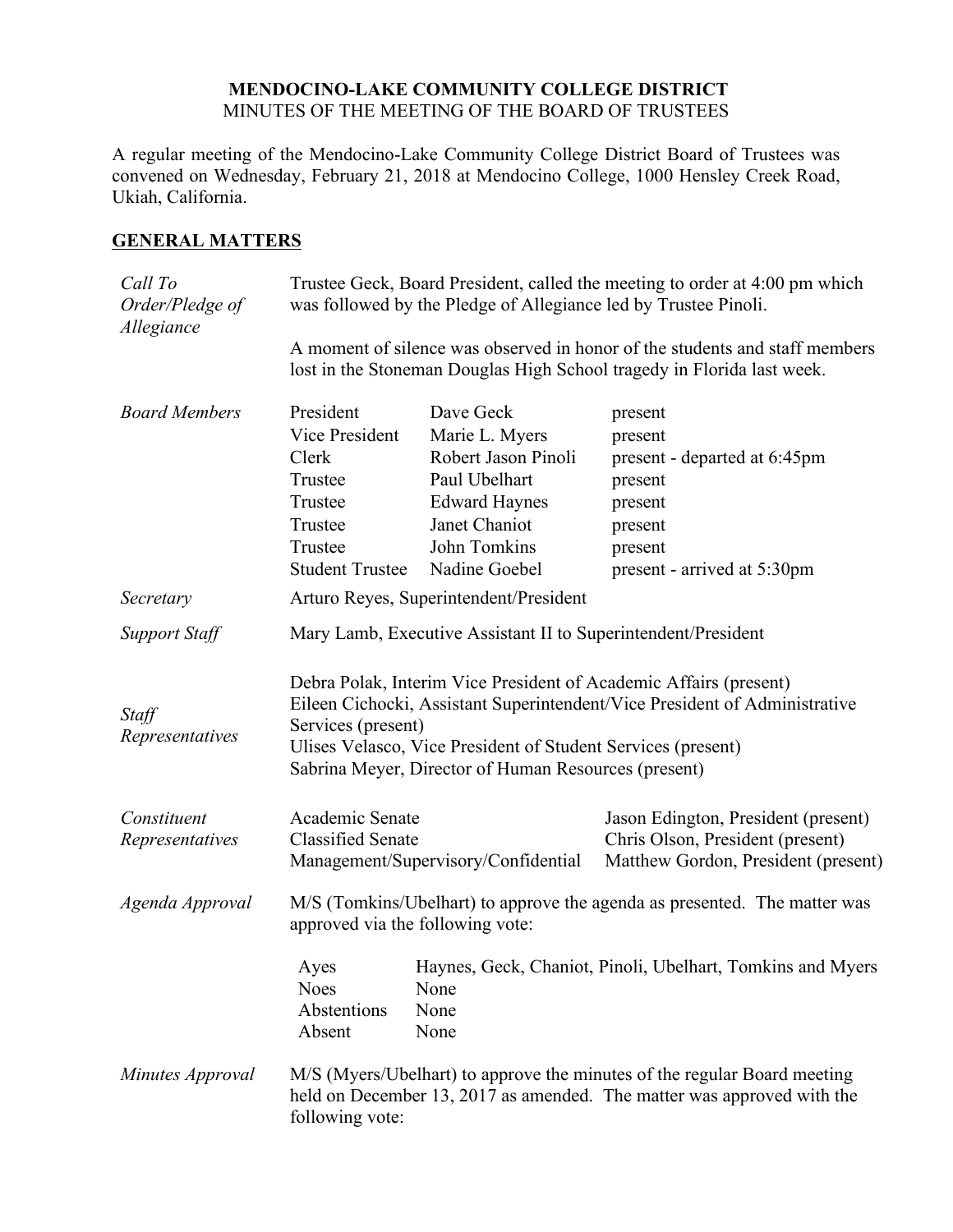| Ayes        | Haynes, Geck, Chaniot, Tomkins, Ubelhart, Pinoli and Myers |
|-------------|------------------------------------------------------------|
| Noes        | None                                                       |
| Abstentions | None                                                       |
| Absent      | None                                                       |

*Public Comments on Closed Session Items*

- Phil Warf addressed the board as the full-time faculty union representative regarding the copy of a survey board members received which was completed last fall by members of the full-time faculty union.
	- Julie Finnegan addressed the board regarding the full-time faculty survey.

### **CLOSED SESSION**

The Board adjourned to Closed Session at 4:13 PM with Board President Geck stating items 2.1, 2.2, 2.3 and 2.4 will be discussed in closed session.

#### **OPEN SESSION**

*Report of Action Taken in Closed Session* The Board returned to open session at 5:30 PM with Board President Geck reporting no action taken in closed session.

*Public Comments – Time Certain – 5:30 PM*

• There were no comments made by members of the public.

*Recess* Board President Geck called a recess to open session at 5:31pm. The board meeting returned to open session at 5:55pm.

# **PRESIDENT AND ADMINISTRATION REPORT**

A written report was presented by Superintendent/President Reyes.

In addition to the information in his report, Superintendent/President Reyes also shared information regarding Pomo Pathways. He also introduced Judy (Harwood) Kanavle and Janelle Bird who are now serving as the Interim Lake Center Director and the Interim Director of Community Relations and Communication respectively.

#### **CONSENT AGENDA**

M/S (Ubelhart/Pinoli) RESOLVED, That the Mendocino-Lake Community College District Board of Trustees does hereby approve the Consent Agenda as presented. The consent agenda was approved with the following vote:

Ayes Haynes, Chaniot, Geck, Pinoli, Tomkins, Ubelhart, and Myers Noes None Abstentions None Absent None

Items with an asterisk \* were approved by one motion as the Consent Agenda.

# **Personnel**

*Employment –* \*RESOLVED, That the Mendocino-Lake Community College District Board of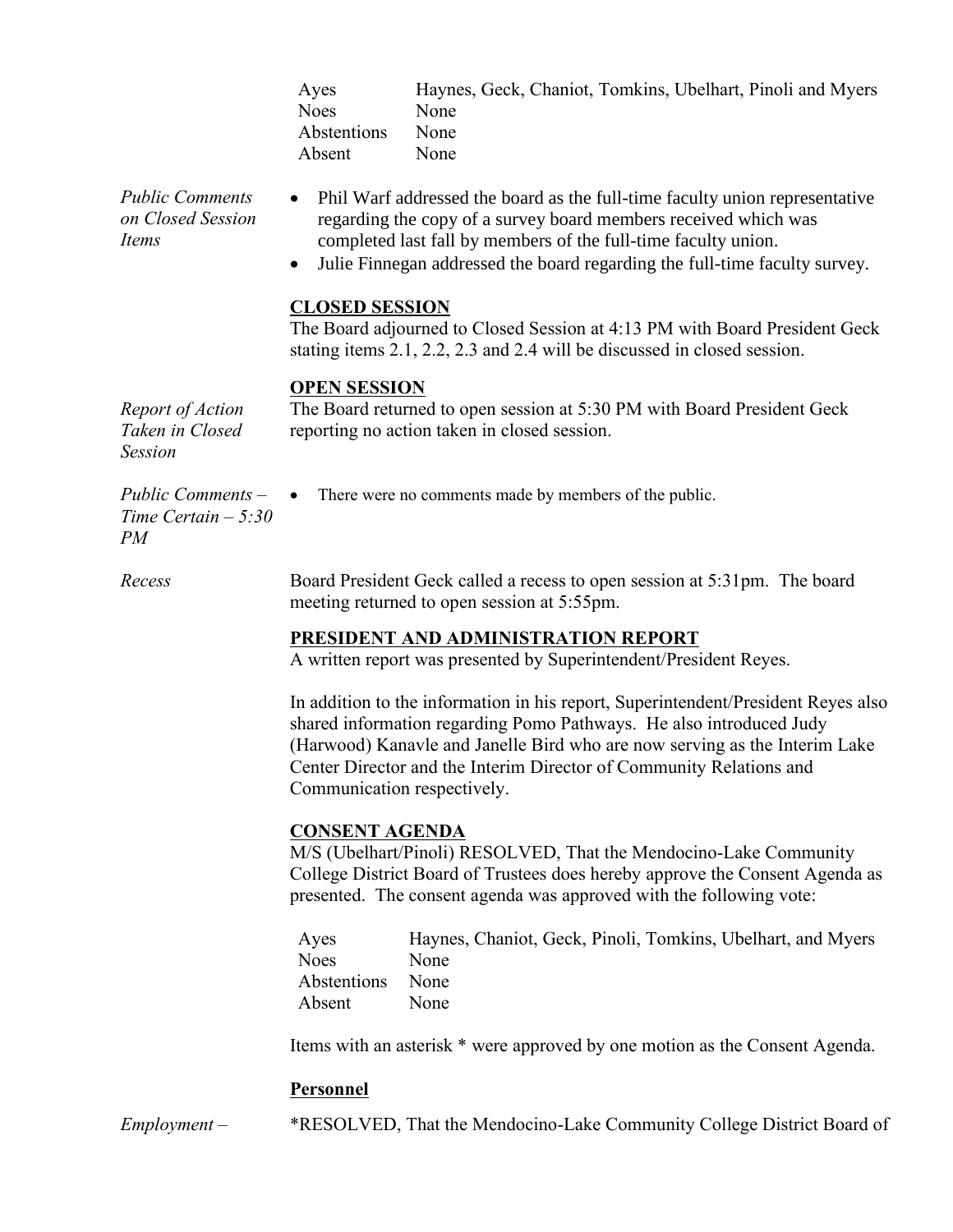| Short-Term<br><b>Employees</b>                     | Trustees does hereby ratify the employment of the short-term employees as<br>submitted and presented at the meeting.                                                                                                                                                                                                                                 |
|----------------------------------------------------|------------------------------------------------------------------------------------------------------------------------------------------------------------------------------------------------------------------------------------------------------------------------------------------------------------------------------------------------------|
| $Employment - Part-$<br>Time Faculty               | *RESOLVED, That the Mendocino-Lake Community College District Board of<br>Trustees does hereby approve employment of the Part-Time Faculty for the<br>Spring 2018 semester as submitted and presented at the meeting.                                                                                                                                |
| <b>Volunteers</b>                                  | *RESOLVED, That the Mendocino-Lake Community College District Board of<br>Trustees does hereby approve the list of volunteers as submitted and presented<br>at the meeting.                                                                                                                                                                          |
| $Resignation -$<br>Classified                      | *RESOLVED, That the Mendocino-Lake Community College District Board of<br>Trustees does hereby ratify the resignations of Erik Alfkin effective February<br>20, 2018 and Morgan Knight effective February 28, 2018 as presented.                                                                                                                     |
| $Resignation -$<br>Administrators                  | *RESOLVED, That the Mendocino-Lake Community College District Board of<br>Trustees does hereby ratify the resignations of Valerie Jensen and Jessica Silva<br>effective January 31, 2018 as presented.                                                                                                                                               |
| $Resignation -$<br>Faculty                         | *RESOLVED, That the Mendocino-Lake Community College District Board of<br>Trustees does hereby ratify the resignation of Cintya Da Cruz effective January<br>$15, 2018$ as presented.                                                                                                                                                                |
| Transfer/Promotion<br>/Reassignment-<br>Classified | *RESOLVED, That the Mendocino-Lake Community College District Board of<br>Trustees does hereby ratify the transfer of Douglas Dippel effective February<br>$22, 2018$ as presented.                                                                                                                                                                  |
| $Employment -$<br>Classified                       | *RESOLVED, That the Mendocino-Lake Community College District Board of<br>Trustees does hereby employ Eliza Fields as an Accounting Specialist, 12<br>months/year, 40 hours/week, effective February 22, 2018.                                                                                                                                       |
| Temporary<br>Assignments -<br>Management           | *RESOLVED, That the Mendocino-Lake Community College District Board of<br>Trustees does hereby approves the Temporary Management assignments for<br>Judy (Harwood) Kanavle, Interim Director, Lake Center effective February 12,<br>2018 and Janelle Bird, Interim Director of Community Relations and<br>Communication effective February 22, 2018. |
| $Faculty-Unpaid$<br>Leave of Absence               | *RESOLVED, That the Mendocino-Lake Community College District Board of<br>Trustees hereby approves the unpaid leave of absence for Maria Cetto for the<br>Spring semester, January 19, 2018 through May 25, 2018.                                                                                                                                    |
| Fiscal Report as of<br>December 31, 2017           | <b>Other Items</b><br>*RESOLVED, That the Mendocino-Lake Community College District Board of<br>Trustees does hereby accept the fiscal report as submitted.                                                                                                                                                                                          |
| Donations                                          | *RESOLVED, That the Mendocino-Lake Community College District Board of<br>Trustees does hereby accept the donations by Fred Buonanno, Ron Guth, Mike<br>and Tascha Whetzel and Zohar Yizraeli as presented.                                                                                                                                          |
| Quarterly Fiscal                                   | *RESOLVED, That the Mendocino-Lake Community College District Board of                                                                                                                                                                                                                                                                               |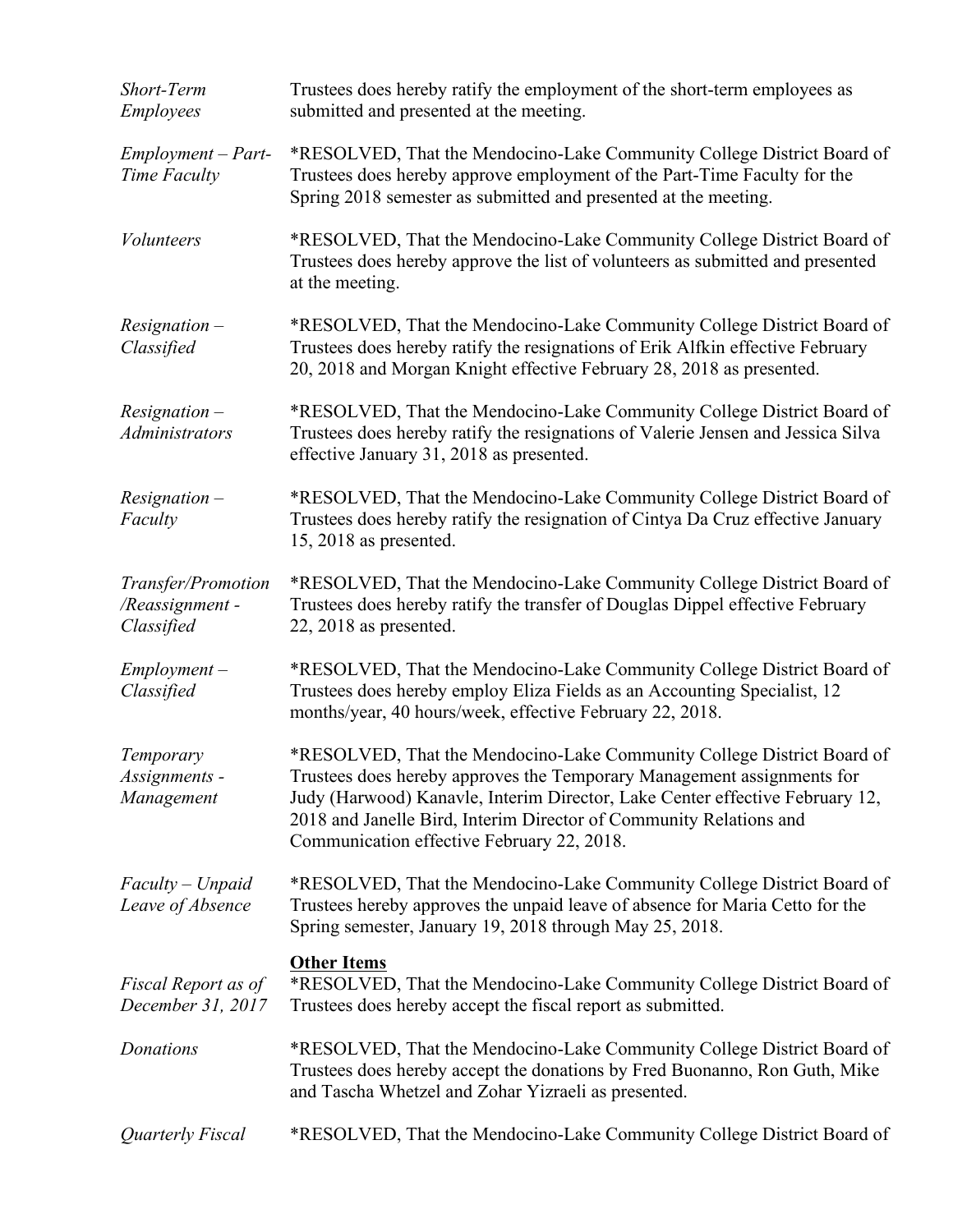| Status Report $-AB$<br>2910                                                        | Trustees does hereby accept the quarterly fiscal status report as submitted.                                                                                                                                                                                                                                                           |                                                                                     |  |  |
|------------------------------------------------------------------------------------|----------------------------------------------------------------------------------------------------------------------------------------------------------------------------------------------------------------------------------------------------------------------------------------------------------------------------------------|-------------------------------------------------------------------------------------|--|--|
| Sale of Automobiles<br>to Ukiah High<br>School                                     | *RESOLVED, That the Mendocino-Lake Community College District Board of<br>Trustees does hereby approve the sale of three vehicles to Ukiah High School<br>for a total price of \$150 as presented.                                                                                                                                     |                                                                                     |  |  |
|                                                                                    | <b>ACTION ITEMS</b>                                                                                                                                                                                                                                                                                                                    |                                                                                     |  |  |
| <b>Board of Trustees</b><br><b>Budget Parameters</b><br>for District 2018-<br>2019 | After reviewing the information provided and ensuing discussion, the following<br>action was taken:                                                                                                                                                                                                                                    |                                                                                     |  |  |
|                                                                                    | M/S (Ubelhart/Myers) that the Board of Trustees of the Mendocino-Lake<br>Community College District does hereby adopt the 2018-2019 Budget<br>Parameters as presented. The motion was approved with the following vote:                                                                                                                |                                                                                     |  |  |
|                                                                                    | Ayes<br><b>Noes</b><br>Abstentions<br>Absent                                                                                                                                                                                                                                                                                           | Haynes, Tomkins, Chaniot, Geck, Pinoli, Ubelhart, and Myers<br>None<br>None<br>None |  |  |
| Award Contract-<br>Replacement of<br><b>Science Building</b><br><b>Boiler</b>      |                                                                                                                                                                                                                                                                                                                                        | After reviewing the information provided, the following action was taken:           |  |  |
|                                                                                    | M/S (Pinoli/Chaniot) that the Board of Trustees of the Mendocino-Lake<br>Community College District does hereby award the contract for the<br>replacement of the Science Building Boiler to Inter-County Mechanical &<br>Electrical, Inc. in the amount of \$155,000 as presented. The motion was<br>approved with the following vote: |                                                                                     |  |  |
|                                                                                    | Ayes<br><b>Noes</b><br>Abstentions<br>Absent                                                                                                                                                                                                                                                                                           | Haynes, Tomkins, Chaniot, Geck, Pinoli, Ubelhart, and Myers<br>None<br>None<br>None |  |  |
| Contracts and<br>$A$ greements $-$<br>Quarterly                                    | After reviewing the information provided and discussion, the following action<br>was taken:                                                                                                                                                                                                                                            |                                                                                     |  |  |
| Ratification                                                                       | M/S (Tomkins/Ubelhart) that the Board of Trustees of the Mendocino-Lake<br>Community College District does hereby ratify the contracts and agreements as<br>provided. The motion was approved with the following vote:                                                                                                                 |                                                                                     |  |  |
|                                                                                    | Ayes<br><b>Noes</b><br>Abstentions<br>Absent                                                                                                                                                                                                                                                                                           | Haynes, Tomkins, Chaniot, Geck, Pinoli, Ubelhart, and Myers<br>None<br>None<br>None |  |  |
| Disaster Relief and<br>Emergency<br>$Assistance-$                                  | After reviewing the information provided and discussion, the following action<br>was taken:                                                                                                                                                                                                                                            |                                                                                     |  |  |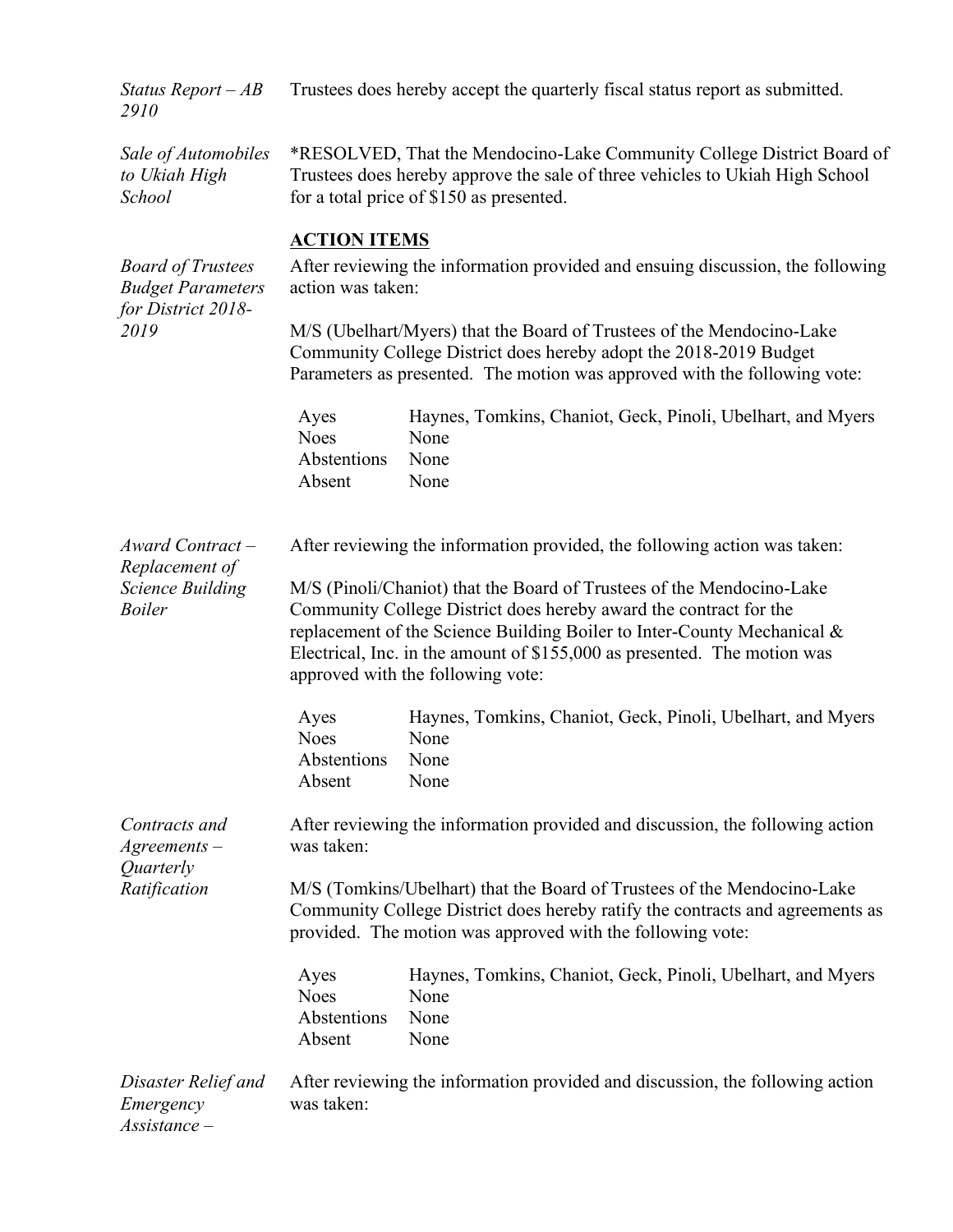| Resolution 02-18-<br>01                                                                                                         | M/S (Pinoli/Chaniot) that the Board of Trustees of the Mendocino-Lake<br>Community College District does hereby adopt Resolution 02-18-01 and directs<br>the Superintendent/President to provide information to the Governor's Office of<br>Emergency Services pertaining to disaster number DR-4344-CA as presented.<br>The motion was approved with the following vote: |                                                                                    |  |
|---------------------------------------------------------------------------------------------------------------------------------|---------------------------------------------------------------------------------------------------------------------------------------------------------------------------------------------------------------------------------------------------------------------------------------------------------------------------------------------------------------------------|------------------------------------------------------------------------------------|--|
|                                                                                                                                 | Ayes<br><b>Noes</b><br>Abstentions<br>Absent                                                                                                                                                                                                                                                                                                                              | Haynes, Tomkins, Chaniot, Geck, Ubelhart, Pinoli and Myers<br>None<br>None<br>None |  |
| Child Development<br>Center Request for<br>Credit for                                                                           | was taken:                                                                                                                                                                                                                                                                                                                                                                | After reviewing the information provided and discussion, the following action      |  |
| <b>Attendance</b><br>Reimbursement Due<br>to State of<br><b>Emergency During</b><br>October 2017 Fires<br>$-$ Resolution 02-18- | M/S (Pinoli/Ubelhart) that the Board of Trustees of the Mendocino-Lake<br>Community College District does hereby adopt Resolution 02-18-02<br>authorizing Janis Wood, Director of Child Development Center, to request<br>credit for attendance due to state of emergency during the October 2017 fires.<br>The motion was approved with the following vote:              |                                                                                    |  |
| 02                                                                                                                              | Ayes<br><b>Noes</b><br>Abstentions<br>Absent                                                                                                                                                                                                                                                                                                                              | Haynes, Tomkins, Chaniot, Geck, Ubelhart, Pinoli and Myers<br>None<br>None<br>None |  |
| Big Picture Item -<br>Mendocino-Lake<br>Adult & Career<br><b>Education Program</b><br>(ACE)                                     | A presentation on the MLACE program was made to members of the board by<br>Judy Harwood Kanavle, program director.                                                                                                                                                                                                                                                        |                                                                                    |  |
|                                                                                                                                 |                                                                                                                                                                                                                                                                                                                                                                           | <b>INFORMATIONAL REPORTS</b>                                                       |  |
| Mendocino College<br>Foundation, Inc.                                                                                           | A written report was submitted by Katie Fairbairn, Executive Director of the<br>Mendocino College Foundation, Inc. as information.                                                                                                                                                                                                                                        |                                                                                    |  |
| <b>Constituents Group</b><br>Reports                                                                                            | <b>Academic Senate</b><br>A written report was submitted by Academic Senate President Edington as<br>information.                                                                                                                                                                                                                                                         |                                                                                    |  |
|                                                                                                                                 | <b>Classified Senate</b><br>A written report was submitted by Classified Senate President Olson as<br>information.                                                                                                                                                                                                                                                        |                                                                                    |  |
|                                                                                                                                 | <b>Management/Supervisory/Confidential</b><br>A written report was submitted as information by<br>Management/Supervisory/Confidential President Matthew Gordon.                                                                                                                                                                                                           |                                                                                    |  |
|                                                                                                                                 |                                                                                                                                                                                                                                                                                                                                                                           |                                                                                    |  |